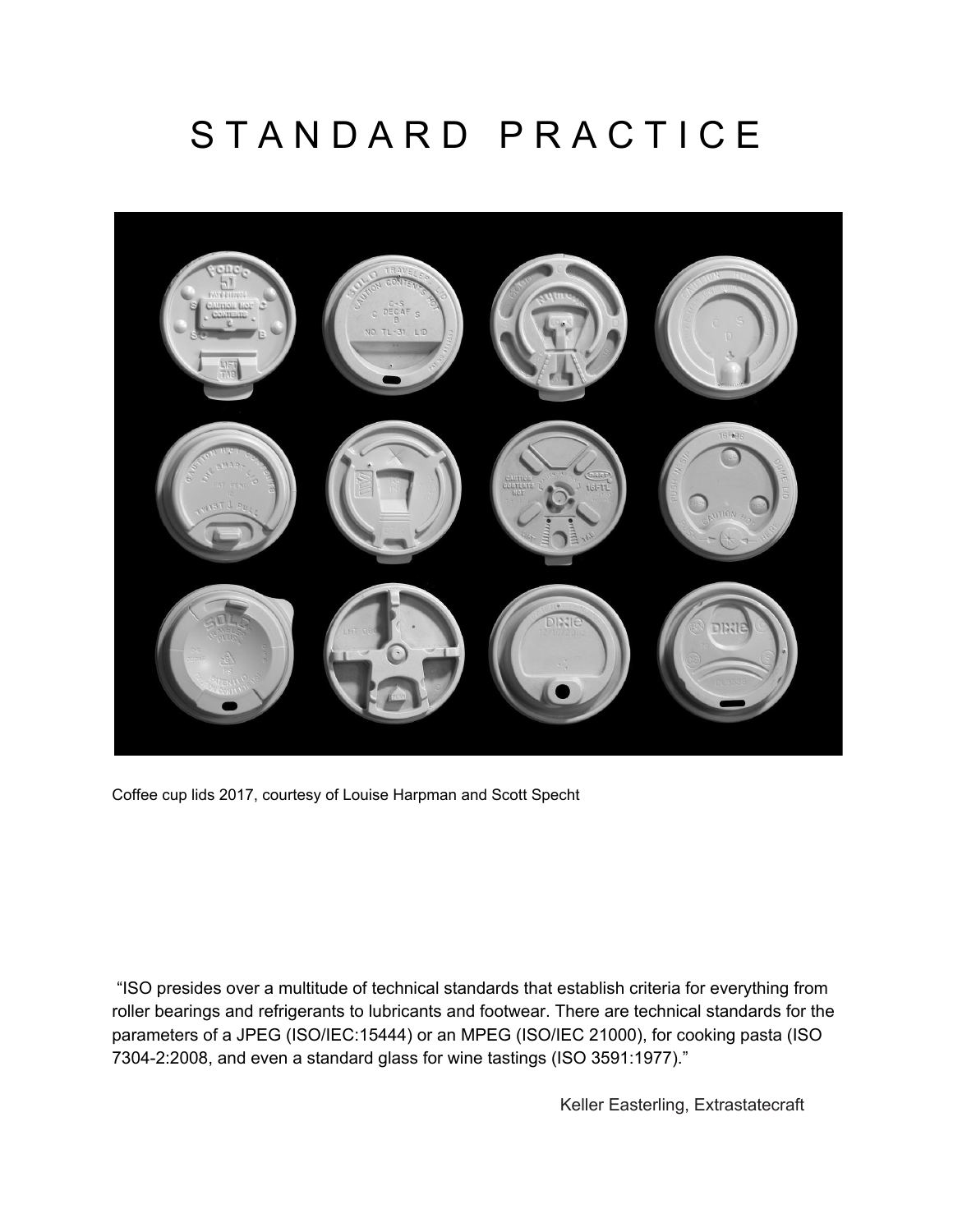## **STANDARD PRACTICE**

Corinne Quin, Ruby Hoette and Tobie Kerridge

MADEP Transfocality: Spring Term Mondays, Tuesdays and Thursdays. Blog[:](https://standardpracticearchive.tumblr.com/) <https://standardpracticearchive.tumblr.com/>

## **CONTEXT**

Standards homogenise products and practices to ensure a basic level of safety, quality, dimension or aesthetic. They are necessary for a product, practice or behavior to take part in a global economy, yet their presence largely goes unseen. Though standards are voluntary / advisory, those who make the standards hold an immense amount of power.

In her book ExtraStateCraft, Keller Easterling investigates the activities of the International Standards Organisation (ISO) – a privately run global institution which governs these rules, and the international bodies who maintain them. To "meet the standard" is a certificate of legitimacy and trust, a form of currency. "If law is the currency of governments, standards are the currency of international organizations and multinational enterprises." (Keller Easterling, Extrastatecraft). Standards also produce us, and our behaviour: the typical passport photograph demands a rigorous set of rules that regulate the precise dimensions, position and expression of a face in the photograph, so it can be read by facial recognition technology.

Standards determine the dimensions of our built environment: the Neufert is an architectural handbook setting out optimum distances between bodies and architecture and ideal dimensions of furniture. Standards curate the everyday aesthetics of supermarket produce: US Agricultural Standards define what is the acceptable shape, size and texture of fruit, from strawberries to cucumbers. More generally, language has its own standards that may limit the way we think or express ourselves - for example there are four words for love in Greek and only one in English; whilst human behaviour has its own history of standards from rules on etiquette to the legal criteria of an ASBO.

Standards are often so intertwined with practice that they often go unnoticed and unquestioned. For designers, these parameters come to establish the usual way of doing things, shaping how we think, and can ultimately limit the variability or ambition of our work. "Standard Practice" ensures a 'bare minimum' is met – but often the bare minimum becomes the standard.

In this brief we seek to attune ourselves to the standards that affect our practice, become conscious of how we act within them, decide if (and how) we want to challenge or move beyond them as well as experiment with ways to subvert or disrupt standards and/or become standards 'makers'.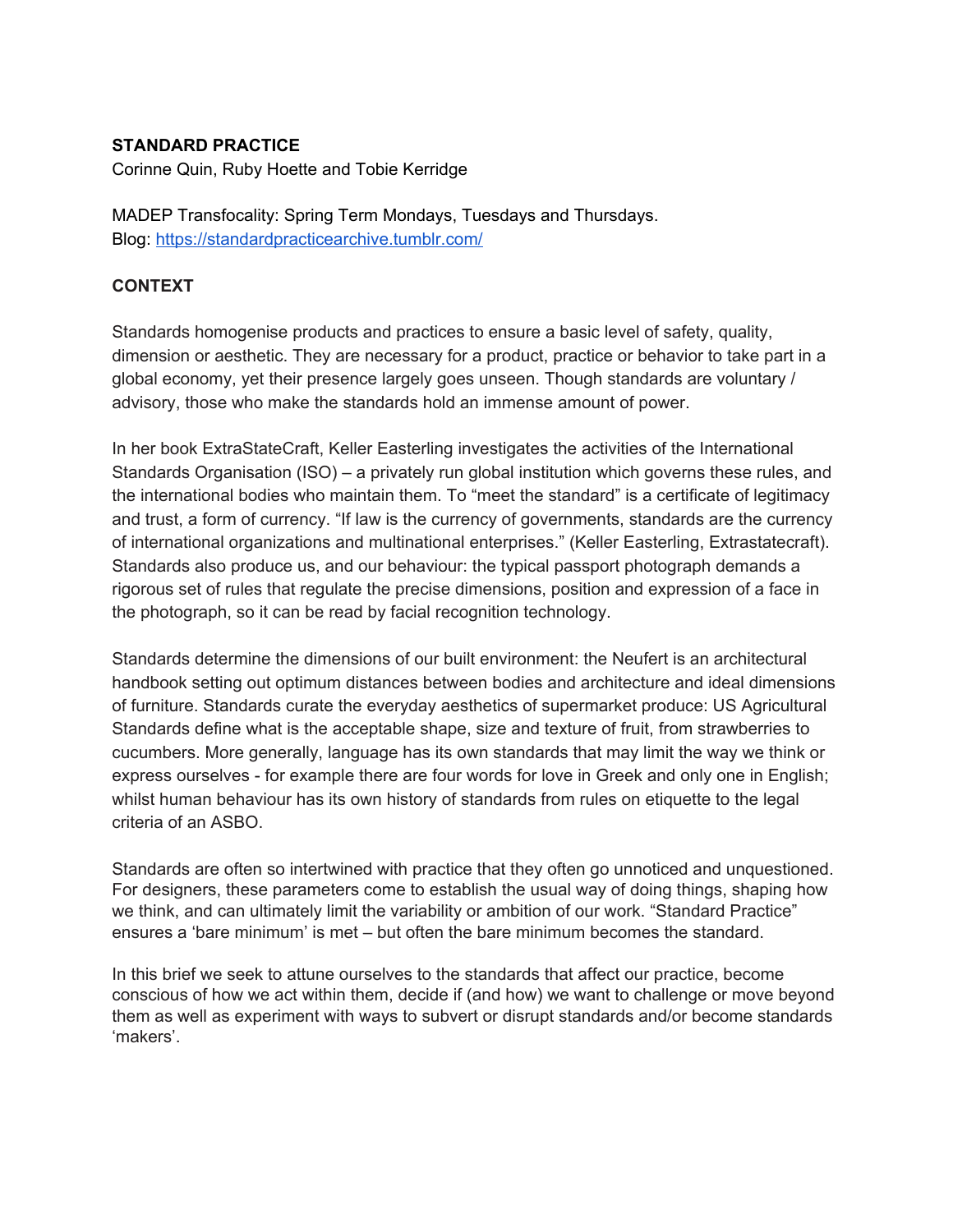# **PART 1 IDENTIFYING AND ANALYSING STANDARDS**

## **WEEK 1 (w/b 08/01/2018): Identifying Standards**

Monday: AM Project Launch / PM In studio groups (or groups of related expertise/practices) investigate the standards within your field(s). These could be technologies, methodologies, units of measurement, vocabulary / language, codes of conduct or behaviour. Tuesday: AM Look at key projects for reference / PM Continue mapping studio standards – prepare 5 slides/objects each to communicate/share these with the whole group Thursday: AM Present Studio Standards / PM Lecture: Matthew Chiles - British Standards Authority <https://www.bsigroup.com/en-GB/>

# **WEEK 2 (w/b 15/01/2018): Research a Standard of Interest**

As individuals, identify a particular standard of interest (from those you identified in groups). How does standard limit or enable your practice? Investigate the origin of the standard, the parameters / limits of it. Visit relevant institutions/companies/experts to gain insight into your chosen area/standard. Become an expert!

Monday: Studio Tutorials Tuesday: Self-Directed Thursday: Self-Directed

# **WEEK 3 (w/b 22/01/2018): Standard Mapping > Zooming Out**

Visualise your standard – and its impact/influence on its context.

Investigate and map the knock on effects in the world (as it interacts with people, industries, markets, economies etc). How does it interact and entangle with other standards and other practices? What are the powers structures behind it – how does this govern us…? Reflecting on your standard maps – where are the overlaps between specialisms? Develop an awareness of shared languages and the need for understanding across fields. Collect your findings in layers - as physical images or objects (No screen based outcomes)

Monday: Studio Work

Tuesday: Self-directed Continue mapping / becoming an 'expert'

Thursday: Studio Work – Produce a proforma sheet for this standard in 2 A4's (zine + looking at the BS0 format) – to be submitted at end of week.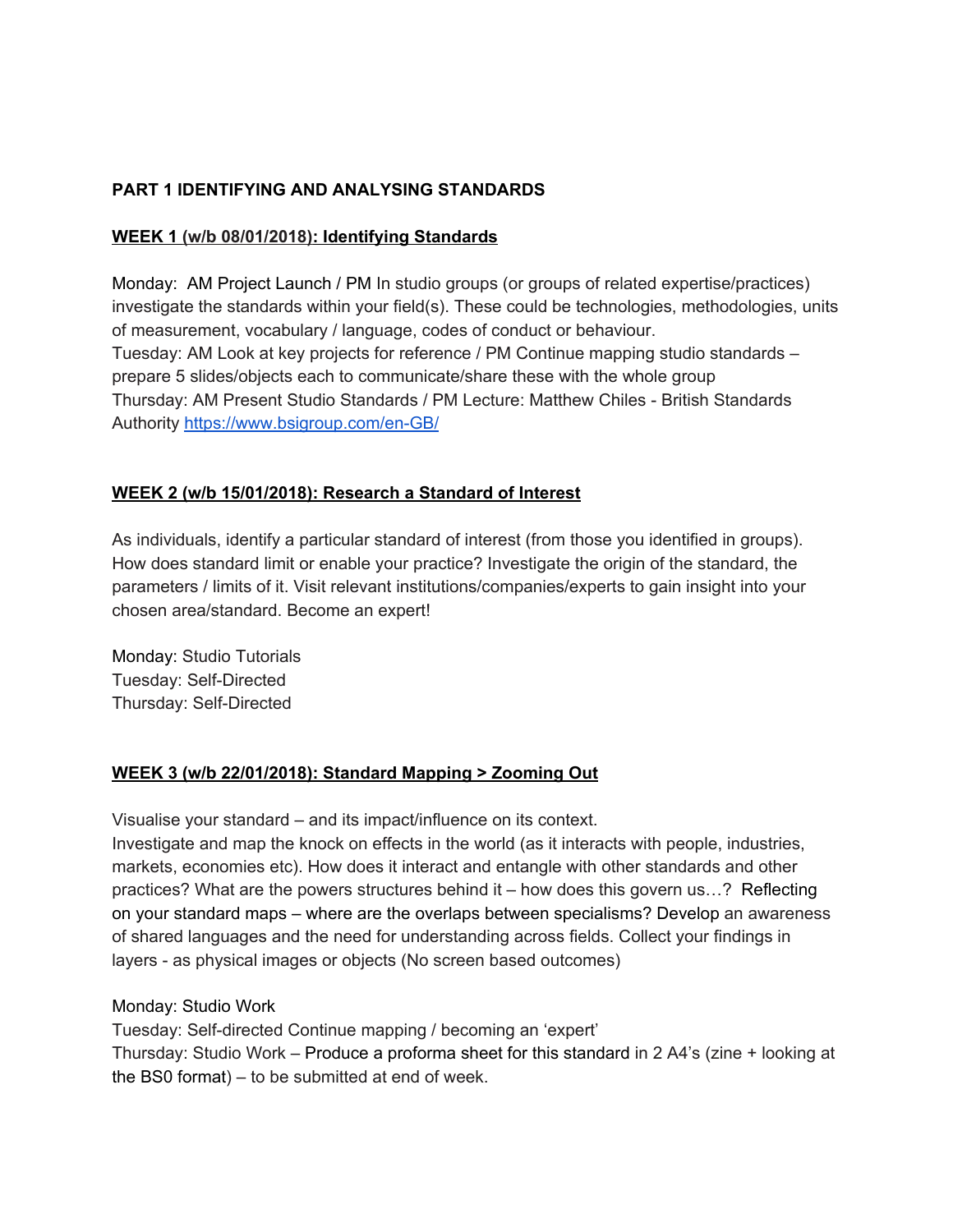## **WEEK 4 (w/b 29/01/2018): Standard Swap**

Using the standard zines you have created you will swap standards between practices: Working in pairs, 'experts' tutor their partner on how the standard works. They then swap and apply the foreign standard to their own practice, making possible outcomes to capture the idea. A kind of standard 'hack' – the aim is to disrupt and create immediate outcomes, a chance to be playful and turn the status quo on its head.

Monday: Workshop / swapping Tuesday: Making / Prototyping (self-directed) Thursday: Making / Prototyping (self-directed)

# **WEEK 5 (w/b 05/02/2018): Present Standard Swaps + Brief / Film**

You will begin this week by presenting your standard swaps and then use this as a starting point to develop your own brief (standard proposal). This will mean developing or defining a standard in one of the following ways:

- Select a standard to adapt, subvert, reconfigure, disrupt or rewrite. And in which way would doing this transform your practice?
- Invent a new standard for something that doesn't exist yet a speculative future, or something that is not currently measurable (a tacit quality?)
- Champion or build upon an existing or forgotten/withdrawn standard

Make a film to describe the context and use of this standard. Where does it take place, who does it affect, who are the experts or the 'communities of interest' that should be consulted?

Monday: Present standard swaps to the group / discussion / reflection Tuesday: Studio time – towards Standard proforma and context film Thursday: Self directed

…………………………… Reading Week ……………………………….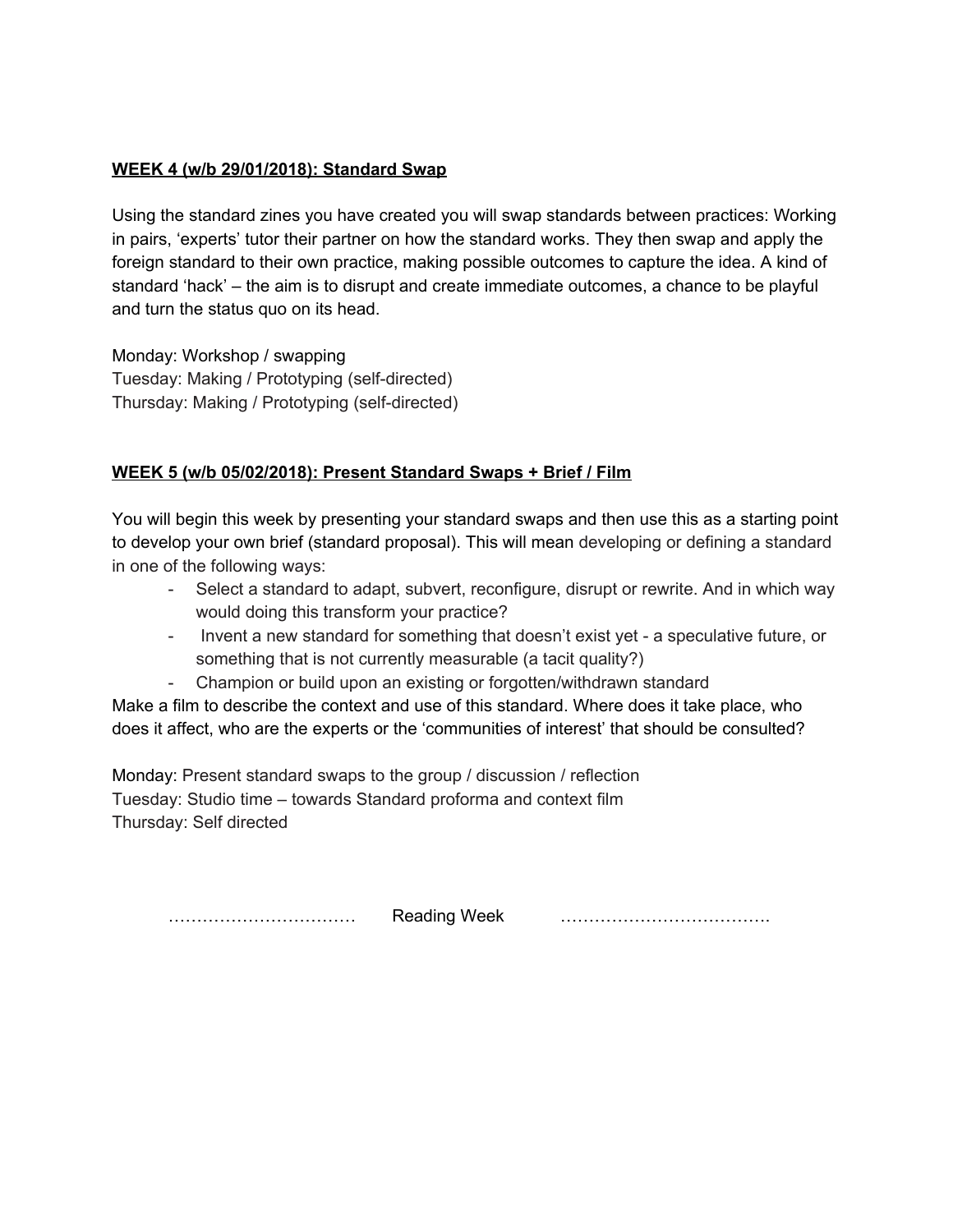

Template, Humanscale 1a: Body Measurements Selector, 1974, [https://collection.cooperhewitt.org](https://collection.cooperhewitt.org/)

# **PART 2 – NEW / SUBVERTED STANDARDS + APPLICATION**

#### **WEEK 7 (w/b 19/02/2018): Committee Meeting – Present Standard Proposals + Films**

Monday: presentation of standard proposals & context films using Committee format from BSI Ruby, Corinne, Caireen O'hagan & Matthew Chiles @ BSI Tuesday: Studio time / Tutorials - what can be developed/designed from here, and how? Thursday: Self directed.